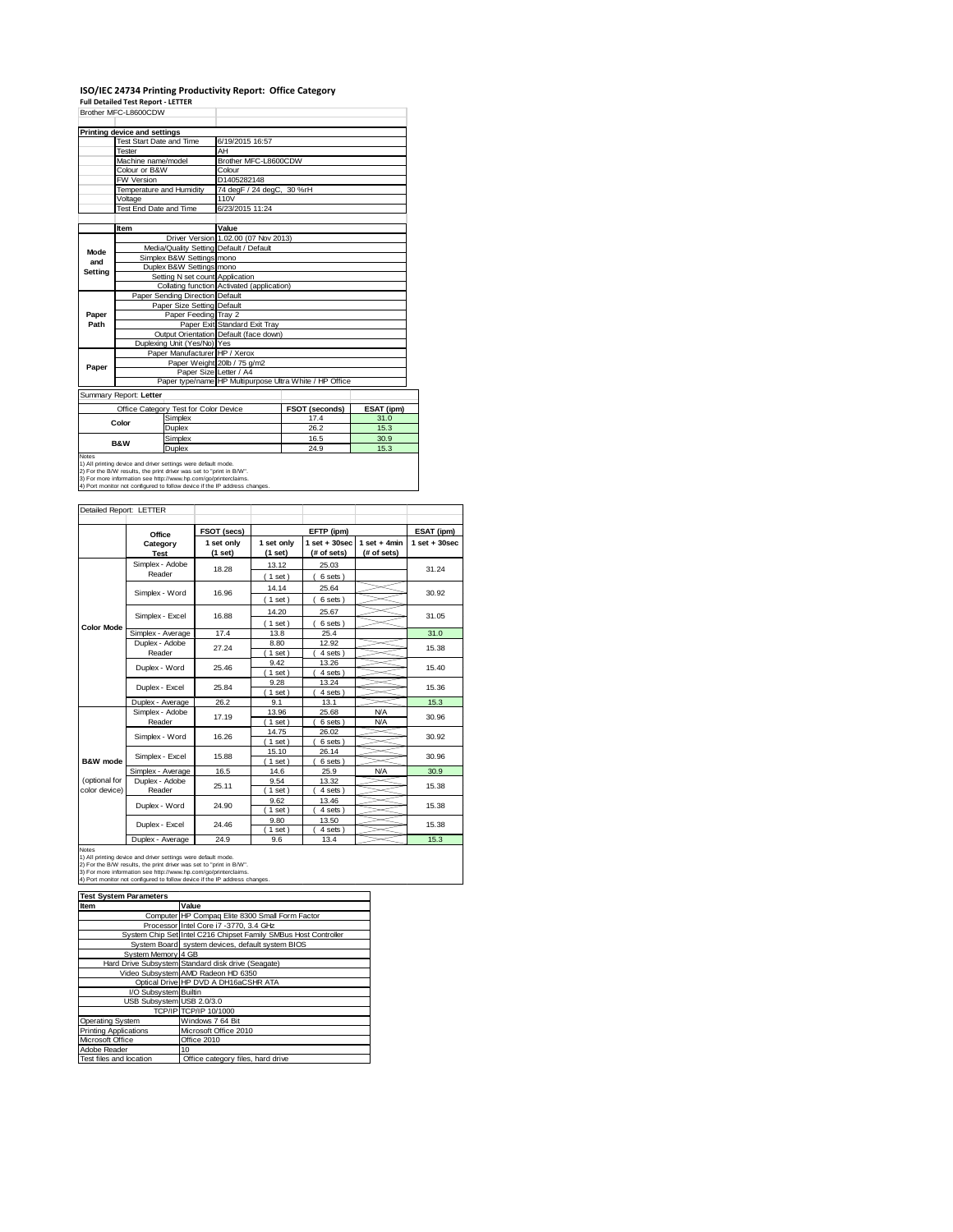# **ISO/IEC 24734 Printing Productivity Report: Office Category Full Detailed Test Report ‐ A4** Brother MFC-L8600CDW

|                                       | Printing device and settings    |                               |                                            |                                                         |      |
|---------------------------------------|---------------------------------|-------------------------------|--------------------------------------------|---------------------------------------------------------|------|
|                                       | Test Start Date and Time        |                               | 6/19/2015 16:57                            |                                                         |      |
|                                       | <b>Tester</b>                   |                               | AH                                         |                                                         |      |
| Machine name/model                    |                                 | Brother MFC-L8600CDW          |                                            |                                                         |      |
|                                       | Colour or B&W                   |                               | Colour                                     |                                                         |      |
|                                       | FW Version                      |                               | D1405282148                                |                                                         |      |
|                                       | Temperature and Humidity        |                               | 74 degF / 24 degC, 30 %rH                  |                                                         |      |
|                                       | Voltage                         |                               | 110V                                       |                                                         |      |
|                                       | Test End Date and Time          |                               | 6/23/2015 11:24                            |                                                         |      |
|                                       |                                 |                               |                                            |                                                         |      |
|                                       | Item                            |                               | Value                                      |                                                         |      |
|                                       |                                 |                               | Driver Version 1.02.00 (07 Nov 2013)       |                                                         |      |
|                                       |                                 |                               | Media/Quality Setting Default / Default    |                                                         |      |
| Mode<br>and                           |                                 | Simplex B&W Settings mono     |                                            |                                                         |      |
| <b>Setting</b>                        | Duplex B&W Settings mono        |                               |                                            |                                                         |      |
|                                       | Setting N set count Application |                               |                                            |                                                         |      |
|                                       |                                 |                               | Collating function Activated (application) |                                                         |      |
|                                       | Paper Sending Direction Default |                               |                                            |                                                         |      |
|                                       | Paper Size Setting Default      |                               |                                            |                                                         |      |
| Paper                                 | Paper Feeding Tray 2            |                               |                                            |                                                         |      |
| Path                                  |                                 |                               | Paper Exit Standard Exit Tray              |                                                         |      |
|                                       |                                 |                               | Output Orientation Default (face down)     |                                                         |      |
|                                       |                                 | Duplexing Unit (Yes/No) Yes   |                                            |                                                         |      |
|                                       |                                 | Paper Manufacturer HP / Xerox |                                            |                                                         |      |
| Paper                                 |                                 |                               | Paper Weight 20lb / 75 g/m2                |                                                         |      |
|                                       |                                 |                               | Paper Size Letter / A4                     |                                                         |      |
|                                       |                                 |                               |                                            | Paper type/name HP Multipurpose Ultra White / HP Office |      |
| Summary Report: A4                    |                                 |                               |                                            |                                                         |      |
| Office Category Test for Color Device |                                 |                               | <b>FSOT (seconds)</b>                      | <b>ESAT (ipm)</b>                                       |      |
| Simplex                               |                                 |                               | 18.1                                       | 29.4                                                    |      |
|                                       | Colour                          | Duplex                        |                                            | 26.2                                                    | 15.0 |
|                                       |                                 | Simplex                       |                                            | 16.8                                                    | 29.3 |
|                                       | <b>B&amp;W</b>                  | Duplex                        |                                            | 24.9                                                    | 15.1 |
| <b>Notes</b>                          |                                 |                               |                                            |                                                         |      |

Notes<br>1) All printing device and driver settings were default mode.<br>2) For the B/W results, the print driver was set to "print in B/W".<br>3) For more information see http://www.hp.com/go/printerclaims.<br>4) Port monitor not co

| Detailed Report: A4 |                                     |                       |                           |                                 |                                |                   |
|---------------------|-------------------------------------|-----------------------|---------------------------|---------------------------------|--------------------------------|-------------------|
|                     | Office                              | FSOT (secs)           |                           | EFTP (ipm)                      |                                | ESAT (ipm)        |
|                     | Category<br><b>Test</b>             | 1 set only<br>(1 set) | 1 set only<br>(1 set)     | $1$ set + 30 sec<br>(# of sets) | $1 set + 4 min$<br>(# of sets) | $1$ set $+30$ sec |
|                     | Simplex - Adobe<br>Reader           | 19.01                 | 12.62                     | 23.05                           |                                | 29.42             |
|                     |                                     |                       | $1$ set)                  | 5 sets)                         |                                |                   |
|                     | Simplex - Word                      | 17.62                 | 13.62                     | 23.77                           |                                | 29.35             |
|                     |                                     |                       | $1$ set)<br>13.62         | 5 sets)<br>23.78                |                                |                   |
| Colour              | Simplex - Excel                     | 17.61                 | $1$ set)                  | 5 sets)                         |                                | 29.49             |
| Mode                | Simplex - Average                   | 18.1                  | 13.2                      | 23.5                            |                                | 29.4              |
|                     | Duplex - Adobe                      | 27.13                 | 8.84                      | 12.80                           |                                | 15.08             |
|                     | Reader                              |                       | $1$ set $)$               | 4 sets                          |                                |                   |
|                     | Duplex - Word                       | 25.65                 | 9.34<br>$1$ set)          | 13.04<br>4 sets                 |                                | 15.08             |
|                     | Duplex - Excel                      | 25.53                 | 9.38                      | 13.02                           |                                | 15.08             |
|                     |                                     |                       | $1$ set)                  | 4 sets                          |                                |                   |
|                     | Duplex - Average                    | 26.2                  | 9.1                       | 12.9                            |                                | 15.0              |
|                     | Simplex - Adobe                     | 17.05                 | 14.07                     | 23.95                           | N/A                            | 29.42             |
|                     | Reader                              |                       | $1$ set)                  | 5 sets)                         | <b>N/A</b>                     |                   |
|                     | Simplex - Word                      | 16.63                 | 14.42                     | 24.31                           |                                | 29.49             |
|                     |                                     |                       | 1 set                     | 5 sets                          |                                |                   |
| B&W mode            | Simplex - Excel                     | 16.66                 | 14.39<br>$1$ set)         | 24.25<br>5 sets)                |                                | 29.18             |
|                     | Simplex - Average                   | 16.8                  | 14.2                      | 24.1                            | <b>N/A</b>                     | 29.3              |
| (optional for       | Duplex - Adobe                      |                       | 9.50                      | 13.02                           |                                |                   |
| color device)       | Reader                              | 25.23                 | $1$ set)                  | 4 sets                          |                                | 15.10             |
|                     | Duplex - Word                       | 24.74                 | 9.70                      | 13.26                           |                                | 15.10             |
|                     |                                     |                       | $1$ set)                  | 4 sets )                        |                                |                   |
|                     | Duplex - Excel                      | 24.67                 | 9.72                      | 13.30                           |                                | 15.10             |
|                     | $\sum_{i=1}^{n}$<br>$A + B + C + C$ | $\sim$ $\sim$         | $1$ set)<br>$\sim$ $\sim$ | 4 sets)<br>$\overline{a}$       |                                | 45.4              |

Notes<br>
Notes<br>
1) All primaring development and driver settings were detailed mode.<br>
2) For the BAW results, the print driver was set to "print in BAW".<br>
3) For the BAW results, the print driver was set to "print in BAW".<br>

| <b>Test System Parameters</b> |                                                                 |  |  |
|-------------------------------|-----------------------------------------------------------------|--|--|
| Item                          | Value                                                           |  |  |
|                               | Computer HP Compag Elite 8300 Small Form Factor                 |  |  |
|                               | Processor Intel Core i7 -3770, 3.4 GHz                          |  |  |
|                               | System Chip Set Intel C216 Chipset Family SMBus Host Controller |  |  |
|                               | System Board system devices, default system BIOS                |  |  |
| System Memory 4 GB            |                                                                 |  |  |
|                               | Hard Drive Subsystem Standard disk drive (Seagate)              |  |  |
|                               | Video Subsystem AMD Radeon HD 6350                              |  |  |
|                               | Optical Drive HP DVD A DH16aCSHR ATA                            |  |  |
| I/O Subsystem Builtin         |                                                                 |  |  |
| USB Subsystem USB 2.0/3.0     |                                                                 |  |  |
|                               | TCP/IP TCP/IP 10/1000                                           |  |  |
| <b>Operating System</b>       | Windows 7 64 Bit                                                |  |  |
| <b>Printing Applications</b>  | Microsoft Office 2010                                           |  |  |
| Microsoft Office              | Office 2010                                                     |  |  |
| Adobe Reader                  | 10                                                              |  |  |
| Test files and location       | Office category files, hard drive                               |  |  |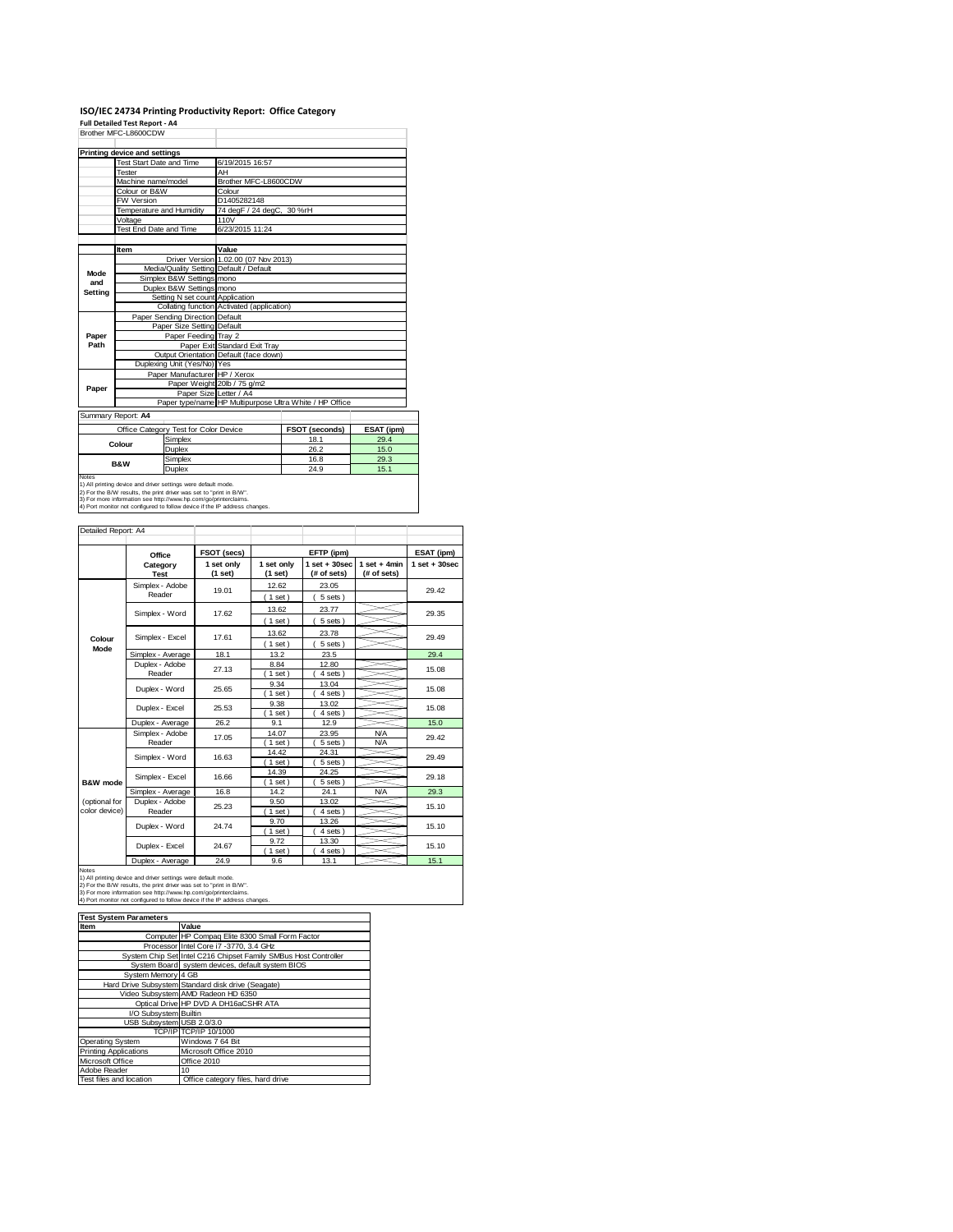# ISO/IEC 17629 First Print Out Time Report: Office Category<br>Full Detailed Test Report - LETTER<br>Brother MFC-L8600CDW

|             | Printing device and settings |                                |
|-------------|------------------------------|--------------------------------|
|             | Test Start Date and Time     | 6/19/2015 16:57                |
|             | Tester                       | AH                             |
|             | Machine name/model           | Brother MFC-L8600CDW           |
|             | Colour or B&W                | Colour                         |
|             | <b>FW Version</b>            | D1405282148                    |
|             | Configuration (options)      | Default                        |
|             | Controller                   | Unknown                        |
|             | Printing device page count   | Not Specified                  |
|             | Printing supplies page count | Not Specified                  |
|             | Temperature and Humidity     | 73 degF / 23 degC, 30 %rH      |
|             | Voltage                      | <b>110V</b>                    |
|             | Test End Date and Time       | 8/6/2015 11:46                 |
|             |                              |                                |
|             | Item                         | Value                          |
| <b>Mode</b> | PDL and driver version       | 1.02.00 (07 Nov 2013)          |
| and         | Print Quality mode           | default                        |
| Setting     | <b>B&amp;W</b> settings      | default                        |
|             | Paper feed orientation       | Short Edge                     |
| Paper       | Paper type setting           | default                        |
|             | Paper feeding                | Standard cassette              |
|             | Paper exit                   | Standard exit tray             |
| Paper Path  | Output orientation           | default (face up or face down) |

**ISO First Page Out Time Summary Report: Office Category**

| Summary Report: Letter                                                                                                                                                                                                                                                                                |         |                           |  |
|-------------------------------------------------------------------------------------------------------------------------------------------------------------------------------------------------------------------------------------------------------------------------------------------------------|---------|---------------------------|--|
|                                                                                                                                                                                                                                                                                                       |         | FPOT from Ready (seconds) |  |
| Color                                                                                                                                                                                                                                                                                                 | Simplex | 11.68                     |  |
|                                                                                                                                                                                                                                                                                                       | Duplex  | 21.05                     |  |
| <b>B&amp;W</b>                                                                                                                                                                                                                                                                                        | Simplex | 10.42                     |  |
|                                                                                                                                                                                                                                                                                                       | Duplex  | 19.68                     |  |
| <b>Notes</b><br>1) All printing device and driver settings were default mode.<br>2) For the B/W results, the print driver was set to "print in B/W".<br>3) For more information see http://www.hp.com/go/printerclaims.<br>4) Port monitor not configured to follow device if the IP address changes. |         |                           |  |
| 5) Page counts were collected after completion of the tests.                                                                                                                                                                                                                                          |         |                           |  |

|                                | ISO First Page Out Time Report: Office Category |                   |                    |                              |                      |            |
|--------------------------------|-------------------------------------------------|-------------------|--------------------|------------------------------|----------------------|------------|
| <b>Detailed Report: LETTER</b> |                                                 |                   |                    |                              |                      |            |
|                                |                                                 | Word<br>(seconds) | Excel<br>(seconds) | Adobe<br>Reader<br>(seconds) | Average<br>(seconds) | Delay Time |
|                                | FPOT from Ready - Simplex                       | 11.18             | 11.11              | 12.75                        | 11.68                | 49 Seconds |
|                                | FPOT from Ready - Duplex                        | 20.50             | 20.67              | 21.96                        | 21.05                | 49 Seconds |
| <b>Color Mode</b>              | FPOT from Sleep - Simplex                       |                   |                    | 30.07                        |                      | 63 Minutes |
|                                | Recovery Time                                   |                   |                    | 17.3                         |                      |            |
|                                | FPOT from Off - Simplex                         |                   |                    | 70.38                        |                      |            |
|                                | Warm-up Time                                    |                   |                    | 57.63                        |                      |            |
|                                | FPOT from Ready - Simplex                       | 10.13             | 10.12              | 11.01                        | 10.42                | 49 Seconds |
|                                | FPOT from Ready - Duplex                        | 19.20             | 19.51              | 20.32                        | 19.68                | 49 Seconds |
| <b>B&amp;W Mode</b>            | FPOT from Sleep - Simplex                       |                   |                    | 29.17                        |                      | 63 Minutes |
|                                | Recovery Time                                   |                   |                    | 18.2                         |                      |            |
|                                | FPOT from Off - Simplex                         |                   |                    | 105.43                       |                      |            |
|                                | Warm-up Time                                    |                   |                    | 94.42                        |                      |            |

Notes<br>1) All printing device and driver settings were default mode.<br>2) For the B/W results, the print driver was set to "print in B/W".<br>3) For more information see http://www.hp.com/go/printerclaims.<br>4) Port monitor not co

|            | <b>Test System Parameters</b> |                                                       |  |  |
|------------|-------------------------------|-------------------------------------------------------|--|--|
|            | <b>Item</b>                   | Value                                                 |  |  |
|            | Computer                      | HP Compaq Elite 8300 Small Form Factor                |  |  |
|            | Processor                     | Intel Core i7 -3770, 3.4 GHz                          |  |  |
|            | System Chip Set               | Intel C216 Chipset Family SMBus Host Controller       |  |  |
|            | System Board                  | system devices, default system BIOS                   |  |  |
| Test       | System Memory                 | 4 GB                                                  |  |  |
| System     | Hard Drive Subsystem          | Standard disk drive (Seagate)                         |  |  |
|            | Video Subsystem               | AMD Radeon HD 6350                                    |  |  |
|            | Optical Drive                 | HP DVD A DH16aCSHR ATA                                |  |  |
|            | I/O Subsystem                 | <b>Builtin</b>                                        |  |  |
|            | <b>USB Subsystem</b>          | USB 2.0/3.0                                           |  |  |
| Printina   |                               |                                                       |  |  |
| Device     | TCP/IP                        | 10/1000                                               |  |  |
| Connection |                               |                                                       |  |  |
|            | <b>Operating System</b>       | Windows 7 Business/Ultimate, 64 bit, Build 7601, SP 1 |  |  |
|            |                               | Microsoft Office 2010 SP2                             |  |  |
| Software   | <b>Printing Applications</b>  | Adobe Reader 10.1.4                                   |  |  |
|            | <b>Print Driver</b>           | 1.02.00 (07 Nov 2013)                                 |  |  |
|            |                               |                                                       |  |  |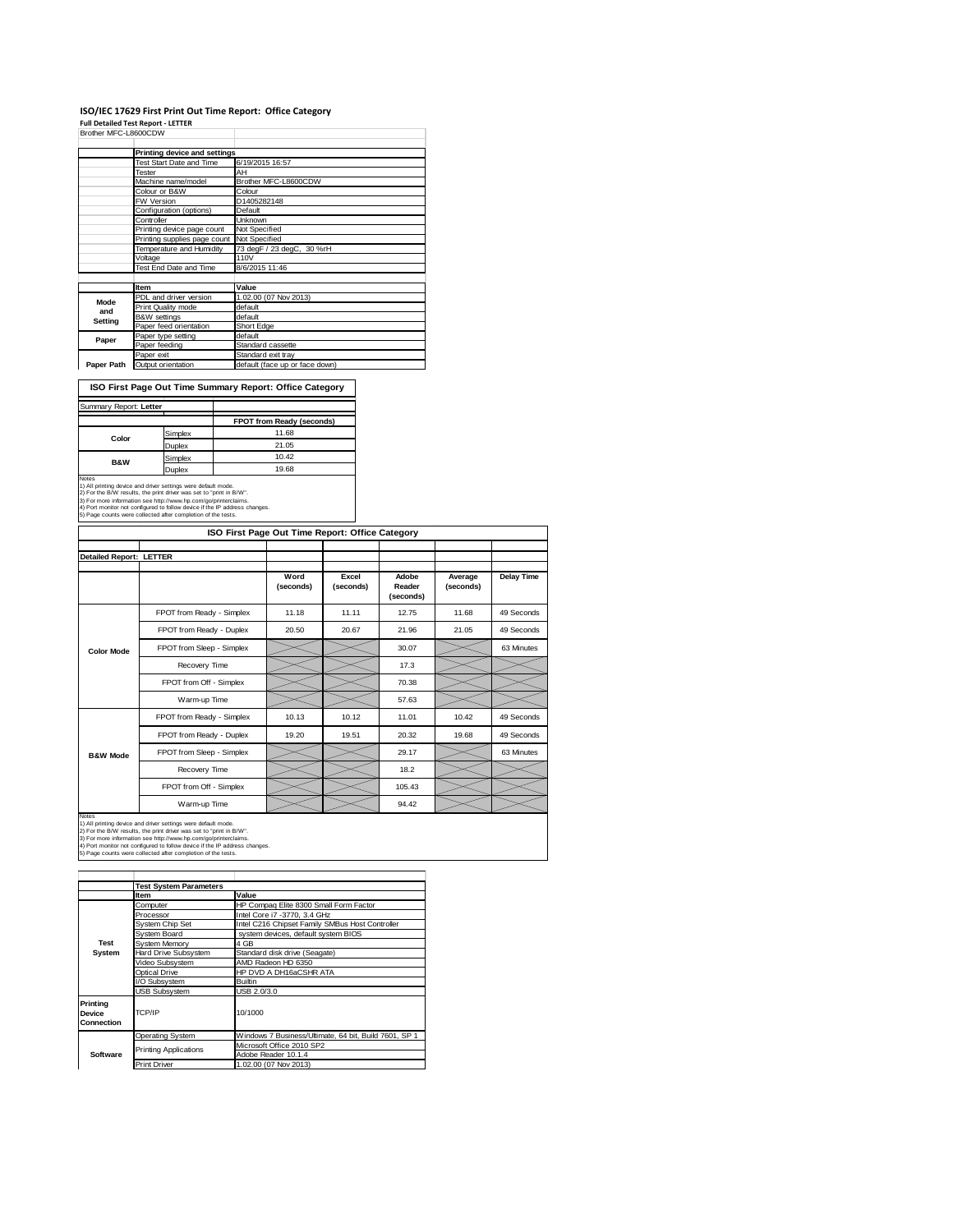## **ISO/IEC 17629 First Print Out Time Report: Office Category**

т

**Full Detailed Test Report ‐ A4** Brother MFC-L8600CDW

|             | Printing device and settings |                                |
|-------------|------------------------------|--------------------------------|
|             | Test Start Date and Time     | 6/19/2015 16:57                |
|             | Tester                       | AH                             |
|             | Machine name/model           | Brother MFC-L8600CDW           |
|             | Colour or B&W                | Colour                         |
|             | <b>FW Version</b>            | D1405282148                    |
|             | Configuration (options)      | Default                        |
|             | Controller                   | <b>Unknown</b>                 |
|             | Printing device page count   | Not Specified                  |
|             | Printing supplies page count | Not Specified                  |
|             | Temperature and Humidity     | 73 degF / 23 degC, 30 %rH      |
|             | Voltage                      | <b>110V</b>                    |
|             | Test End Date and Time       | 8/6/2015 11:46                 |
|             |                              |                                |
|             | Item                         | Value                          |
| <b>Mode</b> | PDL and driver version       | 1.02.00 (07 Nov 2013)          |
| and         | Print Quality mode           | default                        |
| Setting     | <b>B&amp;W</b> settings      | default                        |
|             | Paper feed orientation       | Short Edge                     |
| Paper       | Paper type setting           | default                        |
|             | Paper feeding                | Standard cassette              |
|             | Paper exit                   | Standard exit tray             |
| Paper Path  | Output orientation           | default (face up or face down) |

**ISO First Page Out Time Summary Report: Office Category**

| Summary Report: A4                                                                                                                   |         |                                  |
|--------------------------------------------------------------------------------------------------------------------------------------|---------|----------------------------------|
|                                                                                                                                      |         | <b>FPOT from Ready (seconds)</b> |
| Simplex                                                                                                                              |         | 11.87                            |
| Colour                                                                                                                               | Duplex  | 13.39                            |
| <b>B&amp;W</b>                                                                                                                       | Simplex | 10.58                            |
|                                                                                                                                      | Duplex  | 12.10                            |
| <b>Notes</b>                                                                                                                         |         |                                  |
| 1) All printing device and driver settings were default mode.<br>2) For the B/W results, the print driver was set to "print in B/W". |         |                                  |
| 3) For more information see http://www.hp.com/go/printerclaims.                                                                      |         |                                  |
| 4) Port monitor not configured to follow device if the IP address changes.                                                           |         |                                  |
| 5) Page counts were collected after completion of the tests.                                                                         |         |                                  |

| ISO First Page Out Time Report: Office Category |                           |                   |                    |                              |                      |            |  |  |
|-------------------------------------------------|---------------------------|-------------------|--------------------|------------------------------|----------------------|------------|--|--|
| Detailed Report: A4                             |                           |                   |                    |                              |                      |            |  |  |
|                                                 |                           |                   |                    |                              |                      |            |  |  |
|                                                 |                           | Word<br>(seconds) | Excel<br>(seconds) | Adobe<br>Reader<br>(seconds) | Average<br>(seconds) | Delay Time |  |  |
|                                                 | FPOT from Ready - Simplex | 11.24             | 11.45              | 12.90                        | 11.87                | 49 Seconds |  |  |
|                                                 | FPOT from Ready - Duplex  | 12.97             | 12.82              | 14.37                        | 13.39                | 49 Seconds |  |  |
| <b>Colour Mode</b>                              | FPOT from Sleep - Simplex |                   |                    | 30.44                        |                      | 63 Minutes |  |  |
|                                                 | Recovery Time             |                   |                    | 17.5                         |                      |            |  |  |
|                                                 | FPOT from Off - Simplex   |                   |                    | 103.28                       |                      |            |  |  |
|                                                 | Warm-up Time              |                   |                    | 90.38                        |                      |            |  |  |
|                                                 | FPOT from Ready - Simplex | 10.41             | 10.30              | 11.03                        | 10.58                | 49 Seconds |  |  |
|                                                 | FPOT from Ready - Duplex  | 11.76             | 11.92              | 12.62                        | 12.1                 | 49 Seconds |  |  |
| <b>B&amp;W Mode</b>                             | FPOT from Sleep - Simplex |                   |                    | 29.27                        |                      | 63 Minutes |  |  |
|                                                 | Recovery Time             |                   |                    | 18.2                         |                      |            |  |  |
|                                                 | FPOT from Off - Simplex   |                   |                    | 57.02                        |                      |            |  |  |
|                                                 | Warm-up Time              |                   |                    | 45.99                        |                      |            |  |  |

Notes<br>1) All printing device and driver settings were default mode.<br>2) For the B/W results, the print driver was set to "print in B/W".<br>3) For more information see http://www.hp.com/go/printerclaims.<br>4) Port monitor not co

|                                  | <b>Test System Parameters</b> |                                                       |  |  |  |  |
|----------------------------------|-------------------------------|-------------------------------------------------------|--|--|--|--|
|                                  | <b>Item</b>                   | Value                                                 |  |  |  |  |
|                                  | Computer                      | HP Compaq Elite 8300 Small Form Factor                |  |  |  |  |
|                                  | Processor                     | Intel Core i7 -3770, 3.4 GHz                          |  |  |  |  |
|                                  | System Chip Set               | Intel C216 Chipset Family SMBus Host Controller       |  |  |  |  |
|                                  | System Board                  | system devices, default system BIOS                   |  |  |  |  |
| Test                             | System Memory                 | 4 GB                                                  |  |  |  |  |
| System                           | <b>Hard Drive Subsystem</b>   | Standard disk drive (Seagate)                         |  |  |  |  |
|                                  | Video Subsystem               | AMD Radeon HD 6350                                    |  |  |  |  |
|                                  | Optical Drive                 | HP DVD A DH16aCSHR ATA                                |  |  |  |  |
|                                  | I/O Subsystem                 | <b>Builtin</b>                                        |  |  |  |  |
|                                  | <b>USB Subsystem</b>          | USB 2.0/3.0                                           |  |  |  |  |
| Printina<br>Device<br>Connection | TCP/IP                        | 10/1000                                               |  |  |  |  |
|                                  | <b>Operating System</b>       | Windows 7 Business/Ultimate, 64 bit, Build 7601, SP 1 |  |  |  |  |
|                                  |                               | Microsoft Office 2010 SP2                             |  |  |  |  |
| Software                         | <b>Printing Applications</b>  | Adobe Reader 10.1.4                                   |  |  |  |  |
|                                  | <b>Print Driver</b>           | 1.02.00 (07 Nov 2013)                                 |  |  |  |  |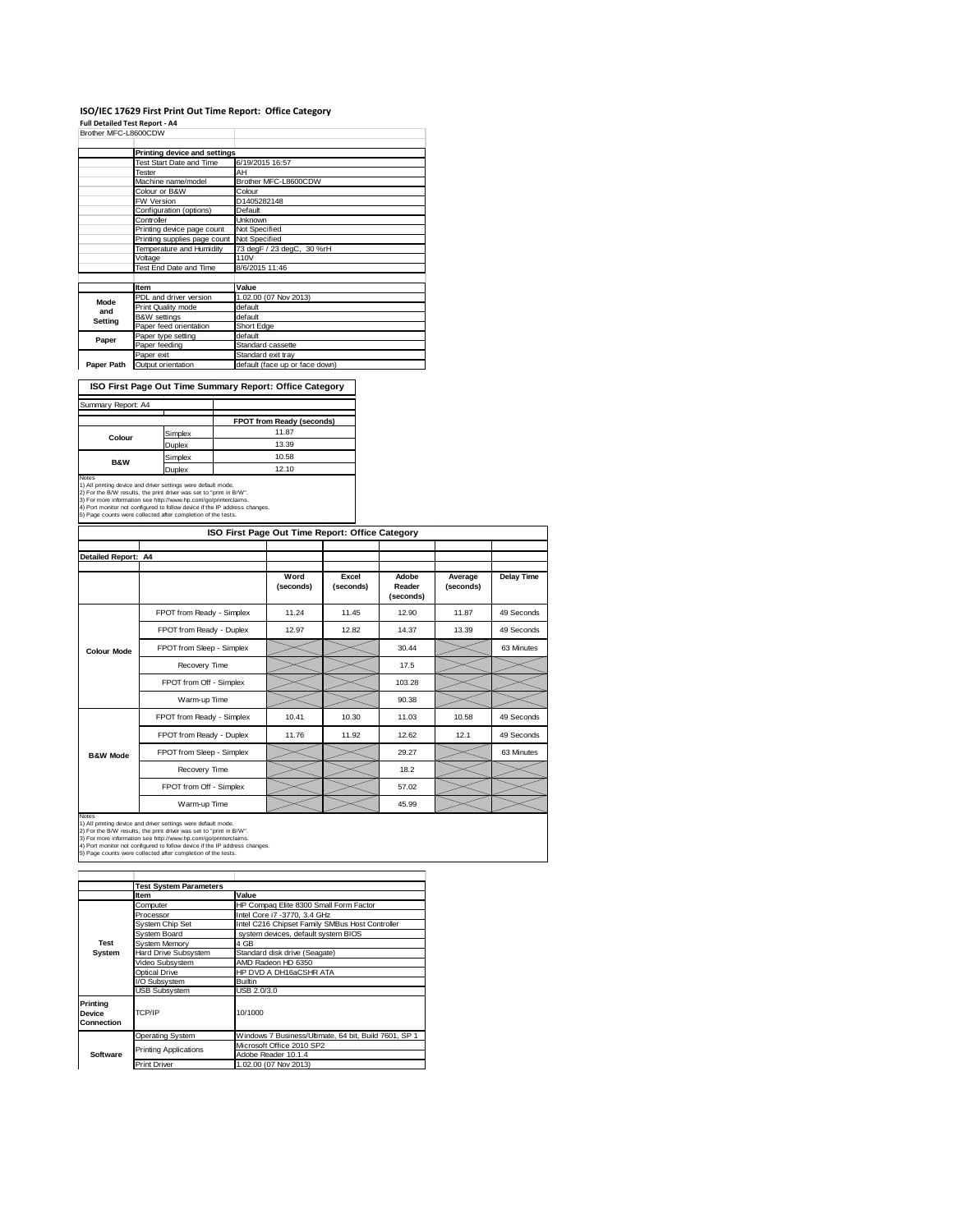### **ISO/IEC 29183 Copy Productivity Report Full Detailed Test Report ‐ LETTER**

| Brother MFC-L8600CDW |                                          |                                                         |  |  |
|----------------------|------------------------------------------|---------------------------------------------------------|--|--|
|                      | <b>Machine Setup Information</b>         |                                                         |  |  |
|                      | Test Start Date and Time 6/25/2015 11:54 |                                                         |  |  |
|                      | <b>Tester</b> AH                         |                                                         |  |  |
|                      |                                          | Machine name/model Brother MFC-L8600CDW                 |  |  |
|                      | Colour or B&W Colour                     |                                                         |  |  |
|                      |                                          | FW Version D1405282148                                  |  |  |
|                      | Configuration (options) Not Specified    |                                                         |  |  |
|                      |                                          | Temperature and Humidity 73 degF / 23 degC, 41 %rH      |  |  |
|                      | Test End Date and Time: 6/29/2015 16:36  |                                                         |  |  |
|                      |                                          |                                                         |  |  |
|                      | Pre-set Item                             | <b>Pre-set Value</b>                                    |  |  |
|                      | <b>Output Resolution Default</b>         |                                                         |  |  |
|                      | <b>Output Quality Default</b>            |                                                         |  |  |
| <b>Mode</b>          |                                          | Copying Mode Colour for Colour and B&W for B&W          |  |  |
|                      | Auto Density Adjustment Default          |                                                         |  |  |
|                      |                                          | Collating function Set in Control Panel                 |  |  |
| Paper                | Paper Sending Direction Default          |                                                         |  |  |
|                      | Paper Type Setting Default               |                                                         |  |  |
| Paper                | Paper Feeding Tray 2                     |                                                         |  |  |
| Path                 | Paper Exit Default                       |                                                         |  |  |
|                      |                                          | Face Up Exit Default (face down)                        |  |  |
|                      | <b>Fixing Capability Default</b>         |                                                         |  |  |
| Temporary            | Image Quality Stability Default          |                                                         |  |  |
| Stop                 | Capacity of Paper Default                |                                                         |  |  |
|                      | Others None                              |                                                         |  |  |
|                      |                                          |                                                         |  |  |
|                      | Paper Manufacturer HP / Xerox            |                                                         |  |  |
| Paper                |                                          | Paper Weight 20lb / 75 g/m2                             |  |  |
|                      | Paper Size Letter / A4                   |                                                         |  |  |
|                      |                                          | Paper type/name HP Multipurpose Ultra White / HP Office |  |  |

—<br>— Summary Report: **Letter sFCOT sESAT (ipm)**<br>13.6 30.9<br>11.6 31.0 **Color 13.6**<br>**B&W 11.6 BOAW**<br>Works Compare and Copy Speed measured using ISO/IEC 29133, excludes<br>first copy Out and Copy Speed measured using ISO/IEC 29133, excludes<br>first set of test documents. For more information see<br>system configuration and

|                | Detailed Report: LETTER |              |       |             |                |             |  |
|----------------|-------------------------|--------------|-------|-------------|----------------|-------------|--|
|                |                         |              |       |             |                |             |  |
|                | <b>Target</b>           |              |       | sEFTP (ipm) |                | sESAT (ipm) |  |
|                |                         | sFCOT (secs) | 1copy | 1copy+30sec | 1copy+4minutes |             |  |
|                | A                       | 13.65        | 4.39  | 23.09       | 23.86          | 30.98       |  |
|                |                         |              |       | 18 sets     | 99 sets        |             |  |
|                | B                       | 13.62        | 4.40  | 23.15       |                | 31.01       |  |
|                |                         |              |       | 18 sets     |                |             |  |
| Color          | C                       | 13.54        | 4.42  | 23.07       |                | 30.94       |  |
|                |                         |              |       | 18 sets     |                |             |  |
|                | D                       | 13.59        | 4.41  | 23.11       |                | 31.02       |  |
|                |                         |              |       | 18 sets     |                |             |  |
|                | Average                 | 13.6         | 4.4   | 23.1        | 23.8           | 30.9        |  |
|                | A                       | 11.52        | 5.20  | 23.64       | 24.26          | 31.22       |  |
|                |                         |              |       | 18 sets     | 99 sets        |             |  |
|                | B                       | 11.54        | 5.19  | 23.56       |                | 31.12       |  |
|                |                         |              |       | 18 sets     |                |             |  |
| <b>B&amp;W</b> | C                       | 11.51        | 5.20  | 23.43       |                | 30.94       |  |
|                |                         |              |       | 18 sets     |                |             |  |
|                | D                       | 11.47        | 5.22  | 23.46       |                | 30.94       |  |
|                |                         |              |       | 18 sets     |                |             |  |
|                | Average                 | 11.6         | 5.2   | 23.5        | 24.2           | 31.0        |  |

Notes<br>First Copy Out and Copy Speed measured using ISO/IEC 29183, excludes first set of test documents. For more information see<br>http://www.fp.com/go/printeclaims. Exact speed varies depending on the system configuration a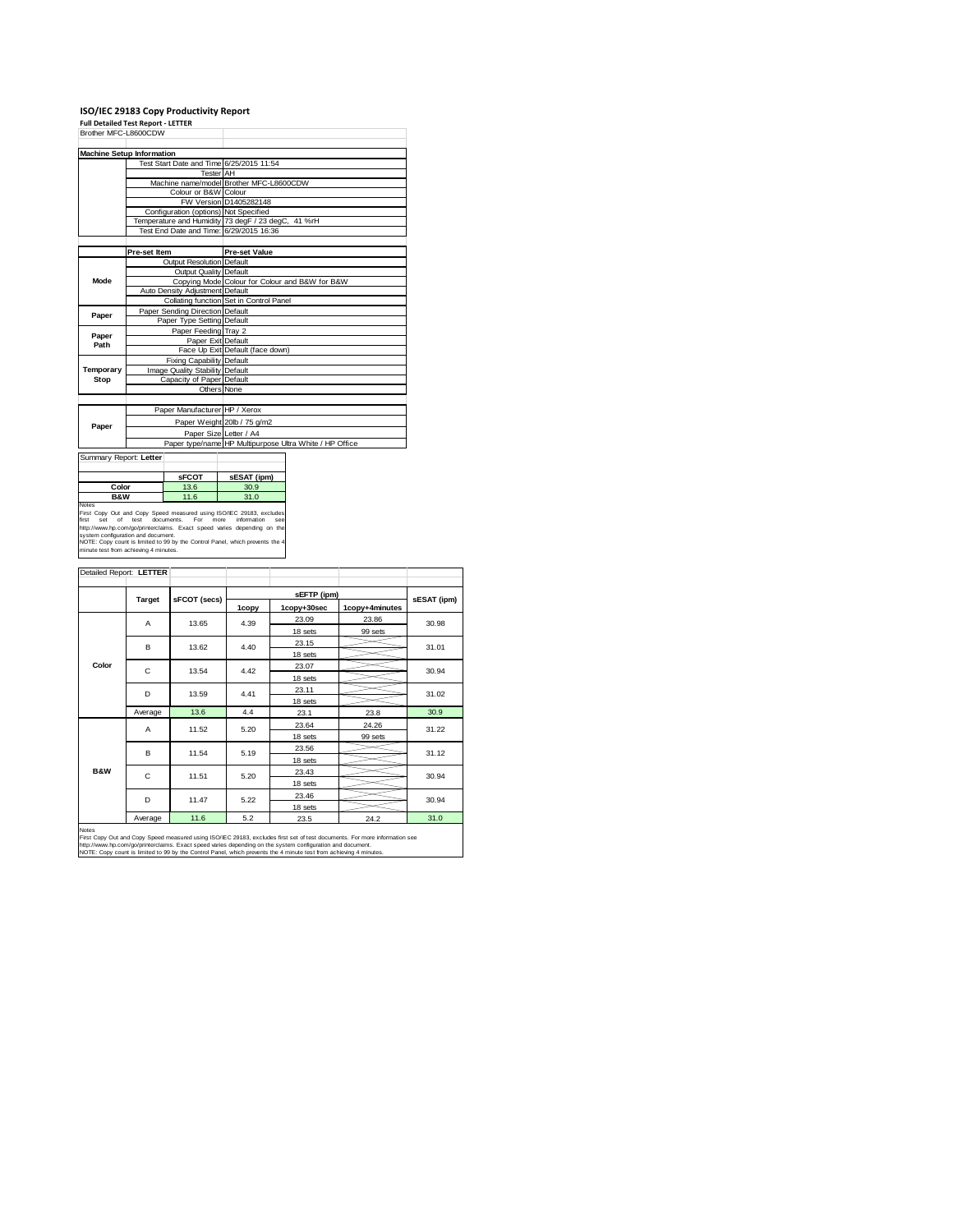### **ISO/IEC 29183 Copy Productivity Report Full Detailed Test Report ‐ A4**

|                      | . an betaned Test Report - A+            |                                                         |
|----------------------|------------------------------------------|---------------------------------------------------------|
| Brother MFC-L8600CDW |                                          |                                                         |
|                      |                                          |                                                         |
|                      | <b>Machine Setup Information</b>         |                                                         |
|                      | Test Start Date and Time 6/25/2015 11:54 |                                                         |
|                      | <b>Tester</b> AH                         |                                                         |
|                      |                                          | Machine name/model Brother MFC-L8600CDW                 |
|                      | Colour or B&W Colour                     |                                                         |
|                      |                                          | FW Version D1405282148                                  |
|                      | Configuration (options) Not Specified    |                                                         |
|                      |                                          | Temperature and Humidity 73 degF / 23 degC, 41 %rH      |
|                      | Test End Date and Time: 6/29/2015 16:36  |                                                         |
|                      |                                          |                                                         |
|                      | Pre-set Item                             | <b>Pre-set Value</b>                                    |
|                      | <b>Output Resolution Default</b>         |                                                         |
|                      | Output Quality Default                   |                                                         |
| <b>Mode</b>          |                                          | Copying Mode Colour for Colour and B&W for B&W          |
|                      | Auto Density Adiustment Default          |                                                         |
|                      |                                          | Collating function Set in Control Panel                 |
| Paper                | Paper Sending Direction Default          |                                                         |
|                      | Paper Type Setting Default               |                                                         |
| Paper                | Paper Feeding Tray 2                     |                                                         |
| Path                 | Paper Exit Default                       |                                                         |
|                      |                                          | Face Up Exit Default (face down)                        |
|                      | <b>Fixing Capability Default</b>         |                                                         |
| Temporary            | Image Quality Stability Default          |                                                         |
| Stop                 | Capacity of Paper Default                |                                                         |
|                      | Others None                              |                                                         |
|                      |                                          |                                                         |
|                      | Paper Manufacturer HP / Xerox            |                                                         |
| Paper                |                                          | Paper Weight 20lb / 75 g/m2                             |
|                      | Paper Size Letter / A4                   |                                                         |
|                      |                                          | Paper type/name HP Multipurpose Ultra White / HP Office |

Summary Report: **A4**

|                                                                                                     | <b>SFCOT</b>            | sESAT (ipm)                  |
|-----------------------------------------------------------------------------------------------------|-------------------------|------------------------------|
| Colour                                                                                              | 13.9                    | 29.4                         |
| <b>B&amp;W</b>                                                                                      | 11.6                    | 29.6                         |
| Notes                                                                                               |                         |                              |
| First Copy Out and Copy Speed measured using ISO/IEC 29183, exclude<br>Exat ant of tant demonstrate | <b>F</b> <sub>n</sub> . | information.<br>-----<br>- - |

First Copy Out and Copy Speed measured using ISO/IEC 29183, excludes<br>first set of test documents. For more information see<br>http://www.hp.com/go/printenclaims. Exact speed varies depending on the<br>NOTE: Copy count is limited

| sFCOT (secs)<br><b>Target</b> |                                            |                     |                                     |             |  |
|-------------------------------|--------------------------------------------|---------------------|-------------------------------------|-------------|--|
|                               |                                            | sEFTP (ipm)         |                                     |             |  |
|                               | 1copy                                      | 1copy+30sec         | 1copy+4minutes                      | sESAT (ipm) |  |
| 13.91                         | 4.30                                       | 22.20               | 22.89                               | 29.40       |  |
|                               |                                            | 18 sets             | 99 sets                             |             |  |
| 13.93                         | 4.30                                       | 21.99               |                                     | 29.63       |  |
|                               |                                            | 17 sets             |                                     |             |  |
| 13.81                         | 4.34                                       | 21.91               |                                     | 29.45       |  |
|                               |                                            | 17 sets             |                                     |             |  |
| 13.85                         | 4.33                                       | 21.88               |                                     | 29.44       |  |
|                               |                                            | 17 sets             |                                     |             |  |
| 13.9<br>Average               | 4.3                                        | 21.9                | 22.8                                | 29.4        |  |
|                               | 5.17                                       | 22.29               | 23.30                               | 29.51       |  |
|                               |                                            | 17 sets             | 99 sets                             |             |  |
|                               |                                            | 22.32               |                                     | 29.48       |  |
|                               |                                            | 17 sets             |                                     |             |  |
|                               |                                            | 22.94               |                                     | 30.14       |  |
|                               |                                            |                     |                                     |             |  |
| 11.59                         | 5.17                                       |                     |                                     | 29.38       |  |
|                               |                                            |                     |                                     | 29.6        |  |
|                               | 11.58<br>11.54<br>11.58<br>11.6<br>Average | 5.19<br>5.18<br>5.1 | 18 sets<br>22.22<br>17 sets<br>22.4 | 23.3        |  |

Notes<br>First Copy Out and Copy Speed measured using ISO/IEC 29183, excludes first set of test documents. For more information see<br>http://www.fp.com/go/printectaims. Exact speed varies depending on the system configuration a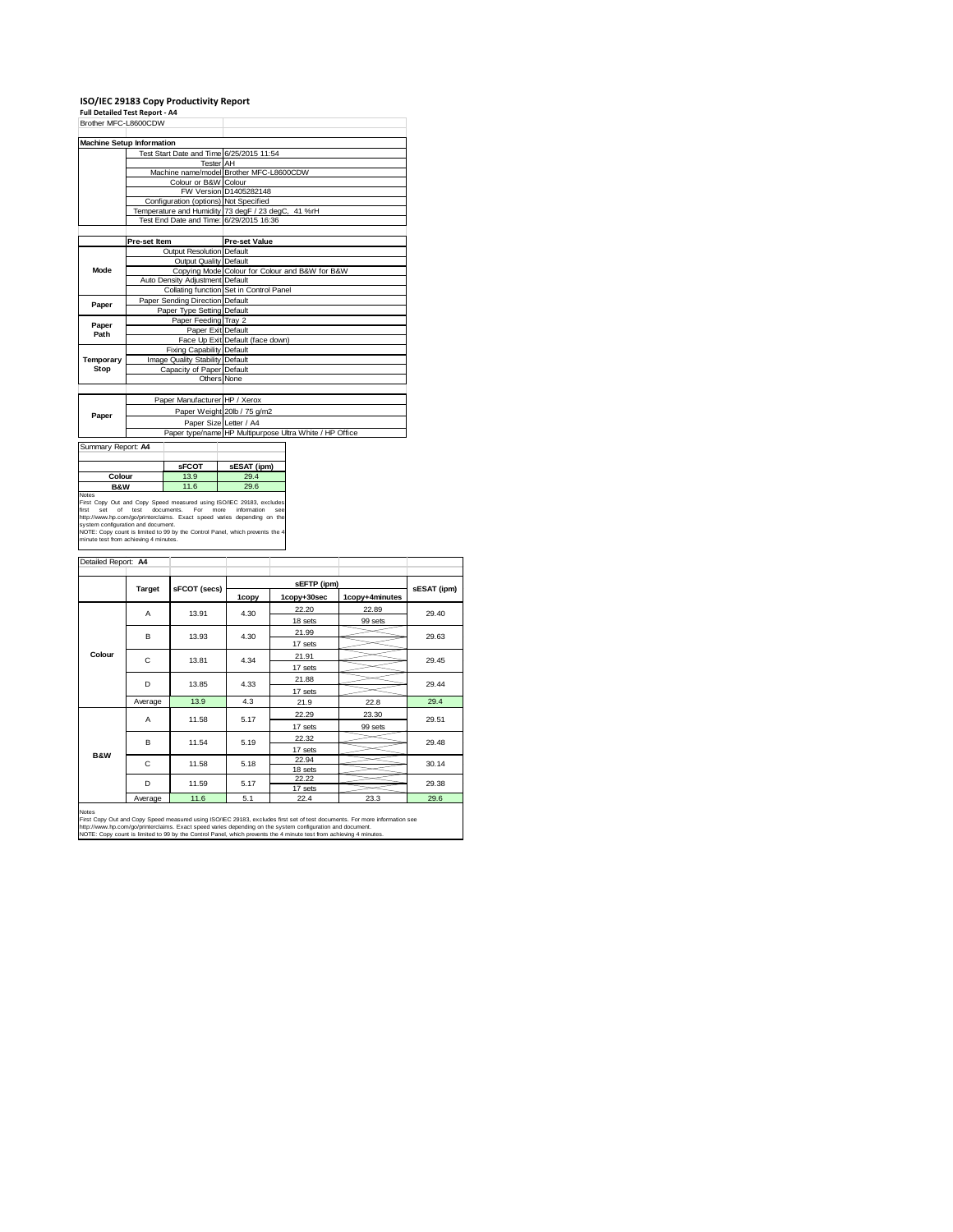### **ISO/IEC 24735 Copy Productivity Report Full Detailed Test Report ‐ LETTER**

| <b>Machine Setup Information</b>         |                                                                 |
|------------------------------------------|-----------------------------------------------------------------|
| Test Start Date and Time 6/30/2015 11:34 |                                                                 |
| <b>Tester</b> AH                         |                                                                 |
|                                          | Machine name/model Brother MFC-L8600CDW                         |
| Colour or B&W Colour                     |                                                                 |
|                                          | FW Version D1405282148                                          |
| Configuration (options) Not Specified    |                                                                 |
|                                          | Temperature and Humidity 74 degF / 23 degC, 57 %rH              |
| Test End Date and Time: 6/30/2015 15:56  |                                                                 |
|                                          |                                                                 |
| Pre-set Item                             | <b>Pre-set Value</b>                                            |
| Output Resolution Default                |                                                                 |
| Output Quality Default                   |                                                                 |
| Copying Mode Default                     |                                                                 |
| Auto Density Adjustment Default          |                                                                 |
|                                          | Collating function Activated (if not activated in default mode) |
| Paper Sending Direction Default          |                                                                 |
| Paper Type Setting Default               |                                                                 |
|                                          | Paper Feeding Standard cassette                                 |
|                                          | Paper Exit Standard exit tray                                   |
| Face Up Exit Default                     |                                                                 |
| Fixing Capability Default                |                                                                 |
| Image Quality Stability Default          |                                                                 |
| Capacity of Paper Default                |                                                                 |
|                                          | Others Default                                                  |
|                                          |                                                                 |
| Paper Manufacturer HP / Xerox            |                                                                 |
|                                          | Paper Weight 20lb / 75 g/m2                                     |
| Paper Size Letter / A4                   |                                                                 |
|                                          |                                                                 |

|                         | ISO/IEC 24735 Copy Productivity Report |             |            |                   |                |                                  |  |
|-------------------------|----------------------------------------|-------------|------------|-------------------|----------------|----------------------------------|--|
| Detailed Report: LETTER |                                        |             |            |                   |                |                                  |  |
|                         |                                        | FSOT (secs) |            | EFTP (ipm)        |                | ESAT (ipm)                       |  |
|                         | <b>Copying Mode</b>                    | 1 set only  | 1 set only | $1$ set $+30$ sec | 1 set + $4min$ | $1$ set + 30sec                  |  |
|                         | 1:1                                    | 20.60       | 11.64      | 24.63             | 23.74          | 30.94<br>15.46<br>30.86<br>15.42 |  |
|                         |                                        |             | (1 set)    | 6 sets            | 34 sets        |                                  |  |
| <b>Color Mode</b>       | 1:2                                    | 33.90       | 7.06       | 11.94             |                |                                  |  |
|                         |                                        |             | (1 set)    | 4 sets            |                |                                  |  |
|                         | 2:2                                    |             |            |                   |                |                                  |  |
|                         |                                        |             | (1 set)    |                   |                |                                  |  |
|                         | 1:1                                    | 18.61       | 12.88      | 24.95             | 24.19          |                                  |  |
| <b>B&amp;W</b> mode     |                                        |             |            | 6 sets            | 34 sets        |                                  |  |
|                         | 1:2                                    | 31.56       | 7.60       | 12.28             |                |                                  |  |
|                         | 2:2                                    |             |            | 4 sets            |                |                                  |  |
| Notes                   |                                        |             |            |                   |                |                                  |  |

**Re** is<br>orts located: http://www.hp